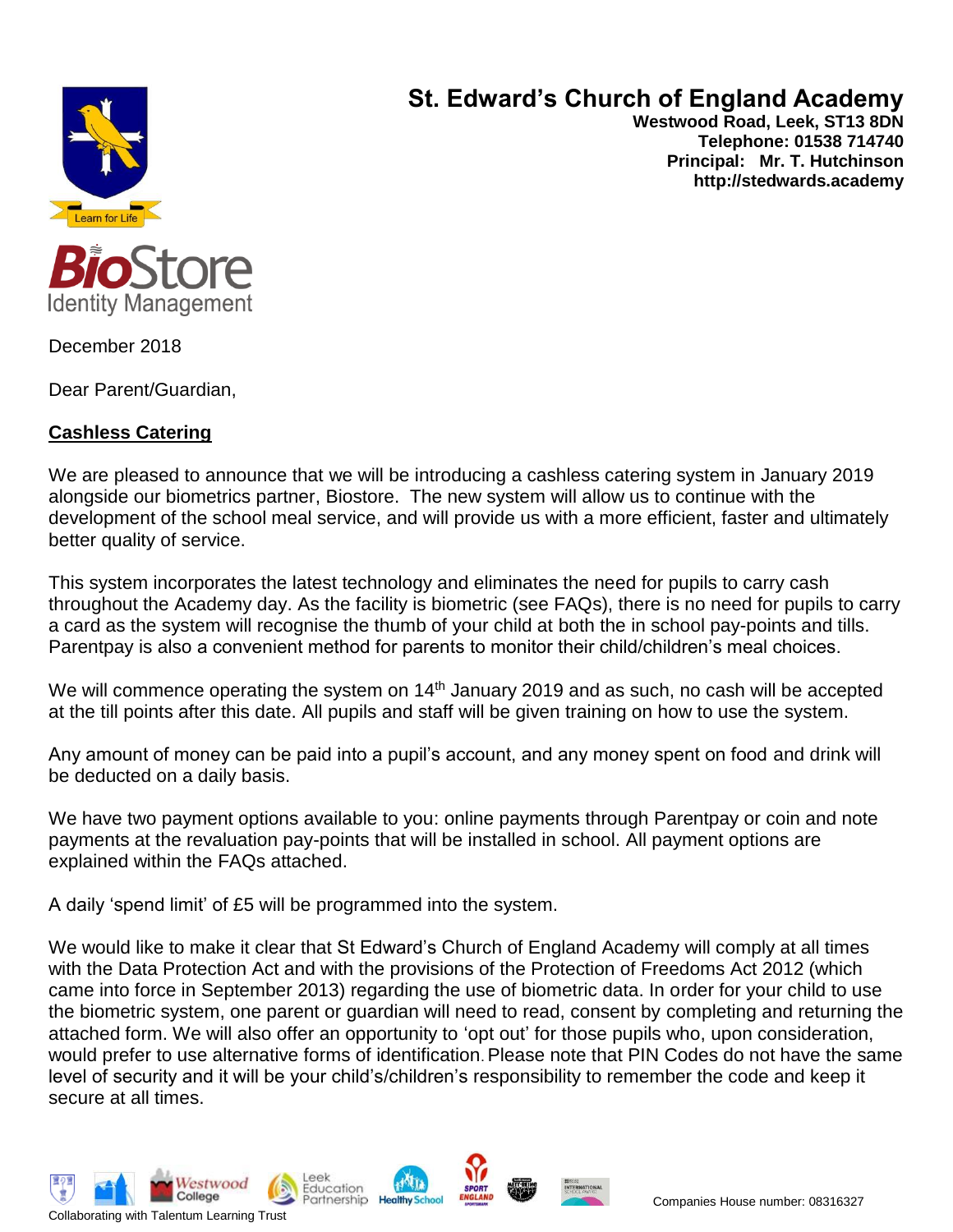The attached information should answer any questions you may have.

### IMPORTANT NOTES FOR PARENTS

#### **Background to the use of biometrics in school**

For the sake of clarity, biometric information is information about someone's physical or behavioural characteristics that can be used to identify them. There are many possible biometrics, including, for example, a digital photograph, fingerprint, or hand shapes. As part of our identity management systems, we will record a biometric measurement taken from a finger, but not a fingerprint image. The information is stored in a highly secure database and will only be used by the school to confirm who is using a range of services. In future we may use other biometric services where appropriate.

Our chosen solution allows us to use a secure database holding biometric data for use with a range of services. This means we will store the least amount of data possible. This reduces the risk of loss of data.

The data that is held cannot be used by any other agency for any other purpose.

The school will not use the biometric information for any purpose other than that stated above*.* The school will store the biometric information collected securely in compliance with the Data Protection Act 1998. The school will not share this information with anyone else and will not unlawfully disclose it to any other person.

#### **Current Legislation – The Protection of Freedoms Act 2012 and The GDPR 25.05.2018**

This legislation requires schools to:

- Inform parents about the use of the biometric systems in the school and explain what applications use biometrics.
- Receive written permission from parent or quardian if the school is to continue processing biometrics for their child.
- Allow children to choose an alternative way of being identified if they wish.
- Please note that children under 18 who do not have permission will not be able to use existing or new biometric systems when using services in schools.

If you do not wish your child to use the biometric system or your child chooses to use an alternative form of identification, we will provide reasonable alternative arrangements that allow them to access current and future services.

Should you agree to the processing of your child's biometric information, it is important that you return the signed consent form below as soon as possible. Please note that when he/she leaves the school, or if for some other reason he/she ceases to use the biometric system, his/her biometric data will be permanently deleted.

If you would like to discuss this in more detail, please contact the school.